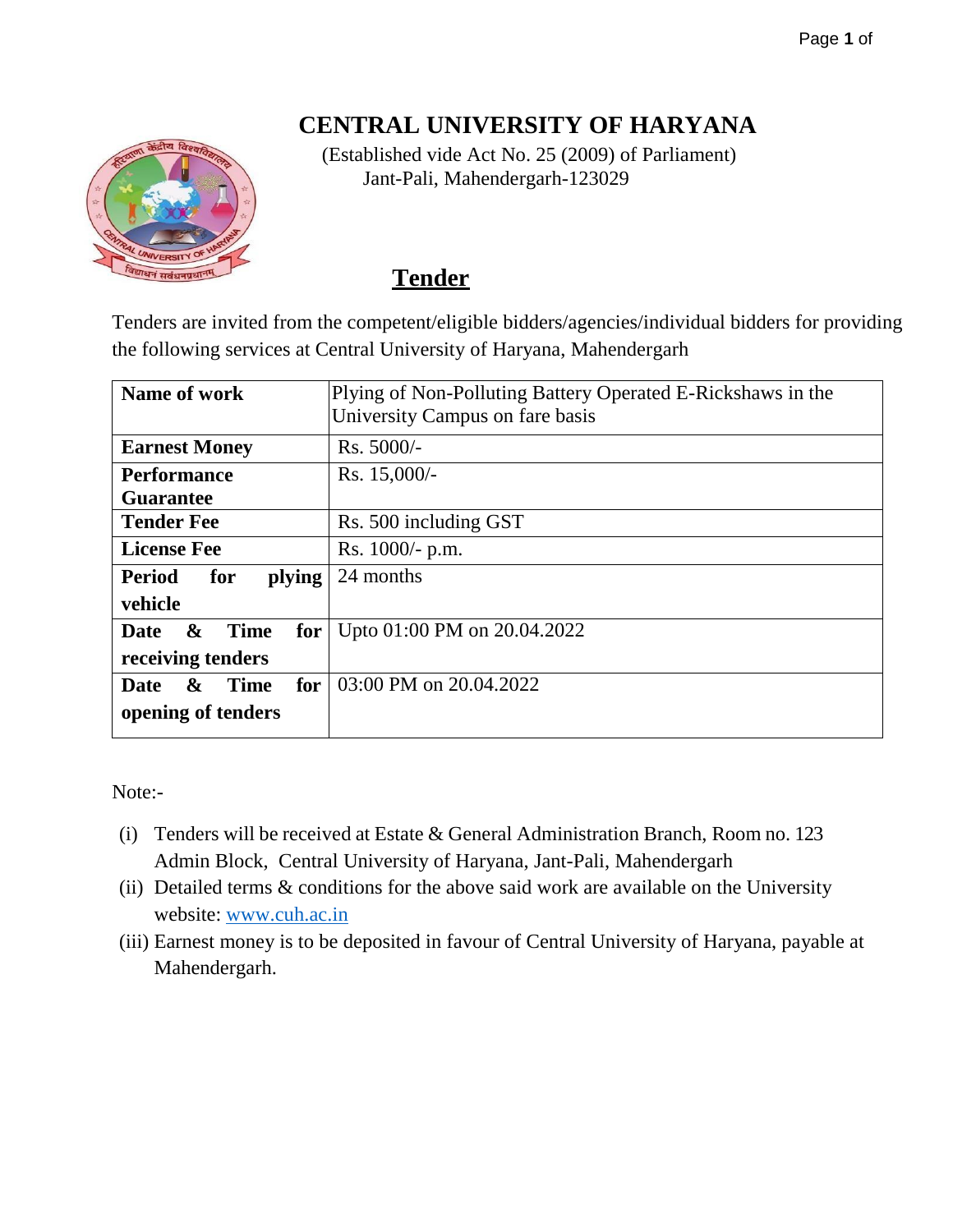## **Terms & Conditions:-**

- i. Conditional tenders will not be entertained  $\&$  are liable to be rejected.
- ii. In case the day of opening of tenders happens to be holiday, the tenders will be opened on the next working day. The time and place of receipt of tenders and other conditions will remain unchanged.
- iii. The Central University Haryana, Jant-Pali (Mahendergarh) reserves the right to reject any tender or all the tenders without assigning any reasons.
- iv. The tender without earnest money/bid security will not be opened.
- v. The Jurisdiction of Court will be at Mahendergarh.
- vi. The tender of the bidder who does notsatisfy the qualification criteria in the bid documents are liable to be rejected summarily without assigning any reason and no claim whatsoever on this account will be considered.
- vii. The agency/individual should submit ID Card bearing photo of driver engaged along with contact number of the driver after allotment of work to the successful bidder.

### **Scope of work:-**

- i. Agency/individuals will have to provide Battery Operated E-Rickshaws for plying in the University Campus.
- ii. These E-Rickshaws will ply throughout the year without any break from 8.00 a.m. to 6.00 p.m. The life of non-polluting E-Rickshaw should not be more than two years old on the date of tender.
- iii. All type of expenses towards operation, maintenance, license, insurance, POL/electricity charges, driver pay etc. will be borne by the service provider.
- iv. Charging of the battery is to be done by the service provider at his own cost.
- v. Proper license holder expert drivers will be provided by the service provider.

# **Eligibility conditions:-**

- (i) The agency/individuals should submit the address proof along with mobile number.
- (ii) The agency/individuals should not be black-listed from any organization.

# **Time period of the contract:-**

(i)The contract shall be initially for two years. However, it will be extendable for another two years upon satisfactory services as per the requirement of the University.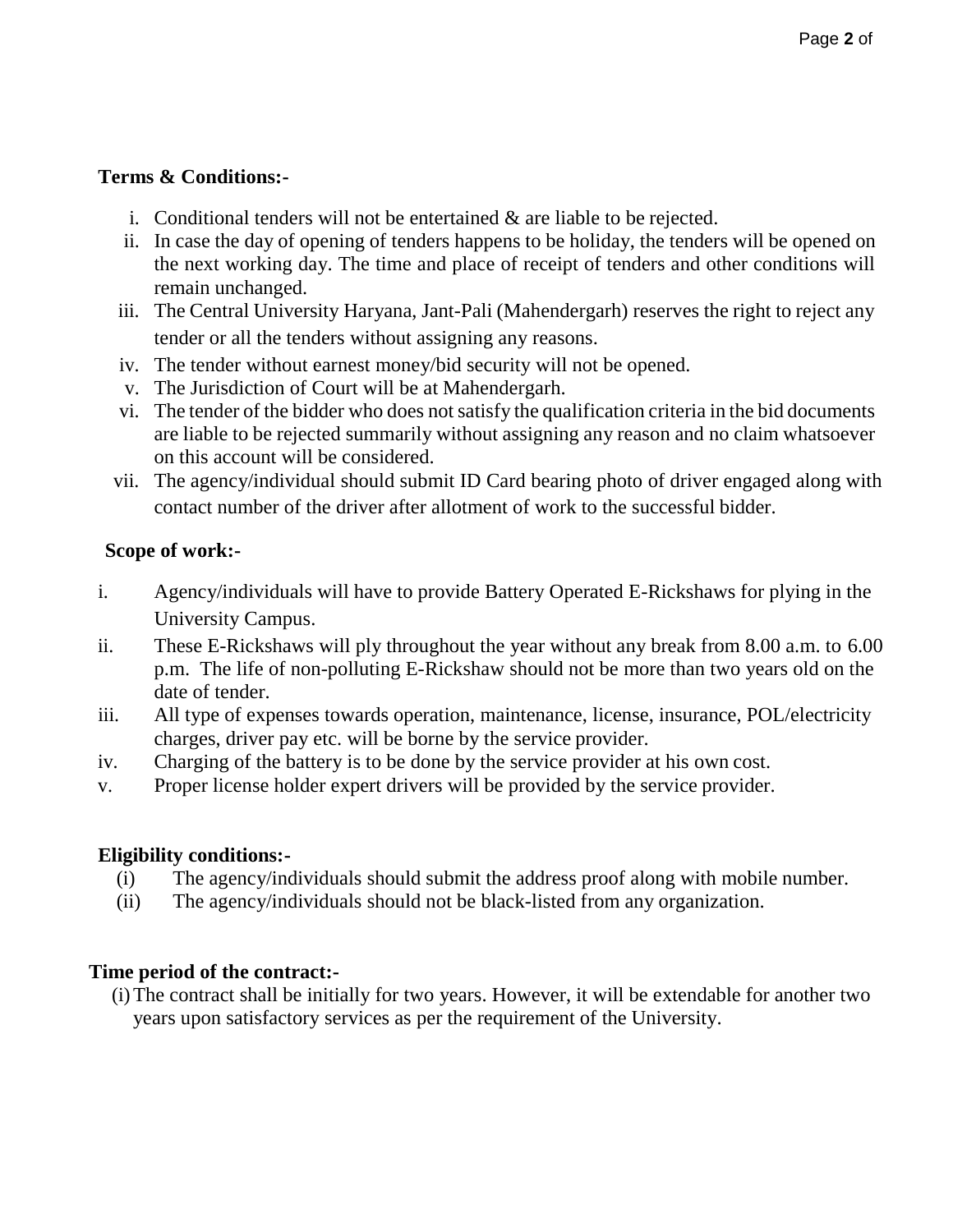(ii) The contract can be terminated with a notice of one month from either side.

#### **Other terms and conditions:-**

- (i) The Committee may review the performance of the agency/individual from time to time in terms of service provided by the agency/individual.
- (ii) The service provider shall be responsible for satisfactory services including abiding and observing all the rules and regulations of the University, Govt. of Haryana and Central government (e.g. Labour Laws, Insurance Coverage, taxes and other expenses etc.).
- (iii) The Drivers are to be provided by the agency/individual and will be responsible for ensuring the identity and bonafides of the drivers.
- iv. Parking space will be provided by the University.
- (vi) The agency/individual will solely be responsible/liable for any mis-happening/accident and third parties damages etc.
- (vii)The agency/individual shall provide the E-Rickshaws with drivers and University will not provide any accommodation for the drivers.
- (ix) The controlling officer will be Assistant Registrar, Estate & General Administration Section.